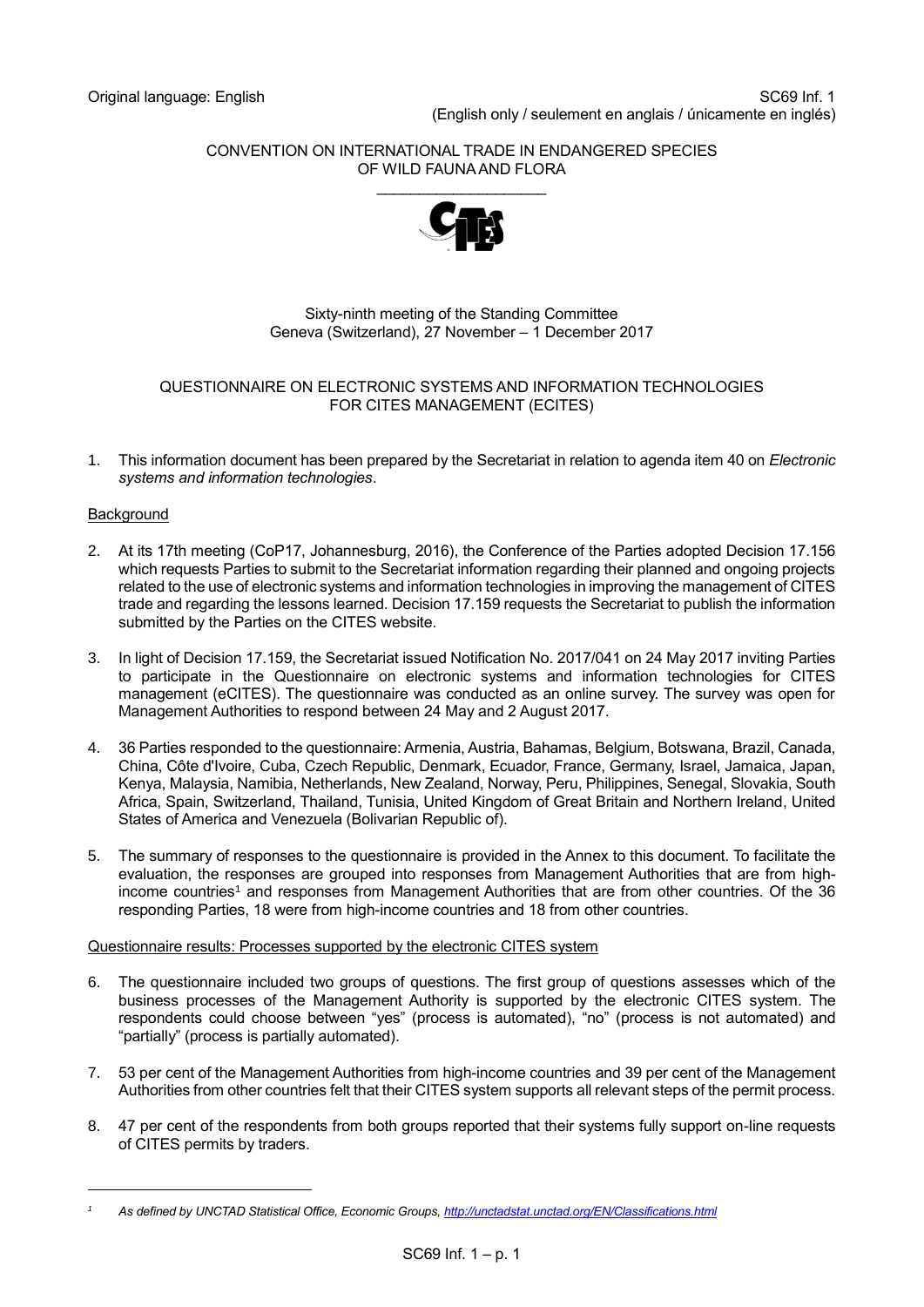- 9. Most of the systems in high-income and other countries can store permit requests and issued permits in a central database. In high-income countries, 79 per cent of the CITES systems can print the CITES permits, while, in the other countries' group, 50 per cent of the systems can print permits. 79 per cent of the respondents from high-income countries use their electronic CITES system for automated generation of the annual trade report. 58 per cent of respondents from other countries reported that their system generates the annual report.
- 10. The questionnaire also assessed the level of electronic information exchange between Management Authorities and customs administrations. 11 per cent of respondents from high-income countries and 28 per cent of the respondents from other countries reported that their customs administration has access to the electronic CITES data. 21 per cent of the respondents from both groups reported that they received electronic information from customs on the actual quantities exported on a regular basis.

Questionnaire results: Importance for the implementation of the Convention and needs for further development

- 11. The second group of questions measured the importance of the electronic CITES systems for proper management and control of the CITES permit process, the role for these systems to reduce illegal trade of wildlife and plans to further develop the existing system. The respondents were asked to evaluate a given statement on a scale between 1 ("I do not support this statement") to 5 ("I fully support this statement").
- 12. There was overall a very strong opinion of the respondents from both groups that an electronic CITES system is important for proper management and control of the CITES permit process, that such a system increases transparency and reduces corruption and that electronic information exchange with Customs reduces illegal trade in wildlife.
- 13. There are significant differences between the high-income countries and other countries on their implementation needs. Respondents from high-income countries expressed moderate interest in capacity building. Respondents from other countries had high or very high interest in capacity building and stated that further implementation of electronic CITES systems would require support of donor agencies.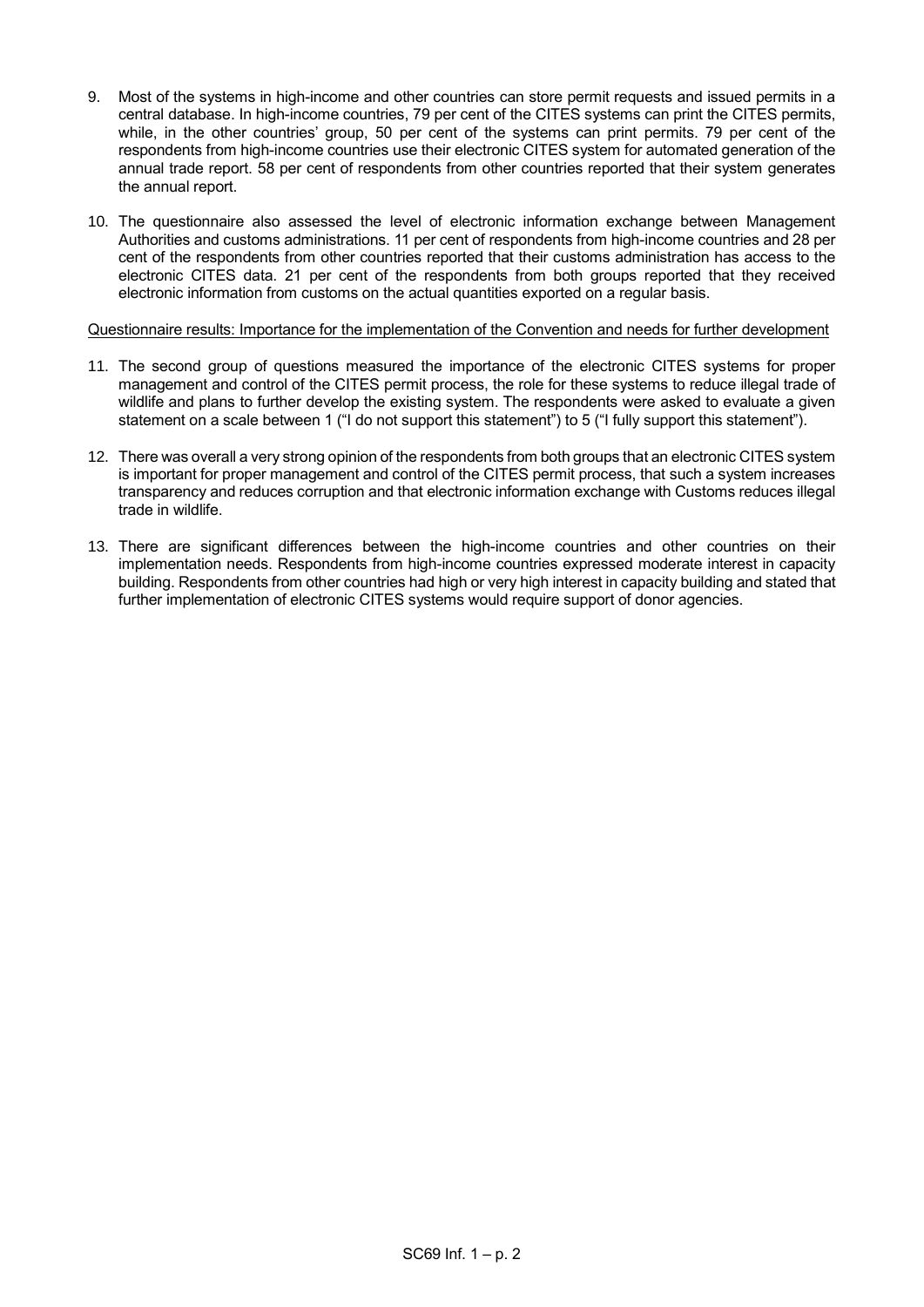

# **Which of the following processes in the Management Authority are automated?**



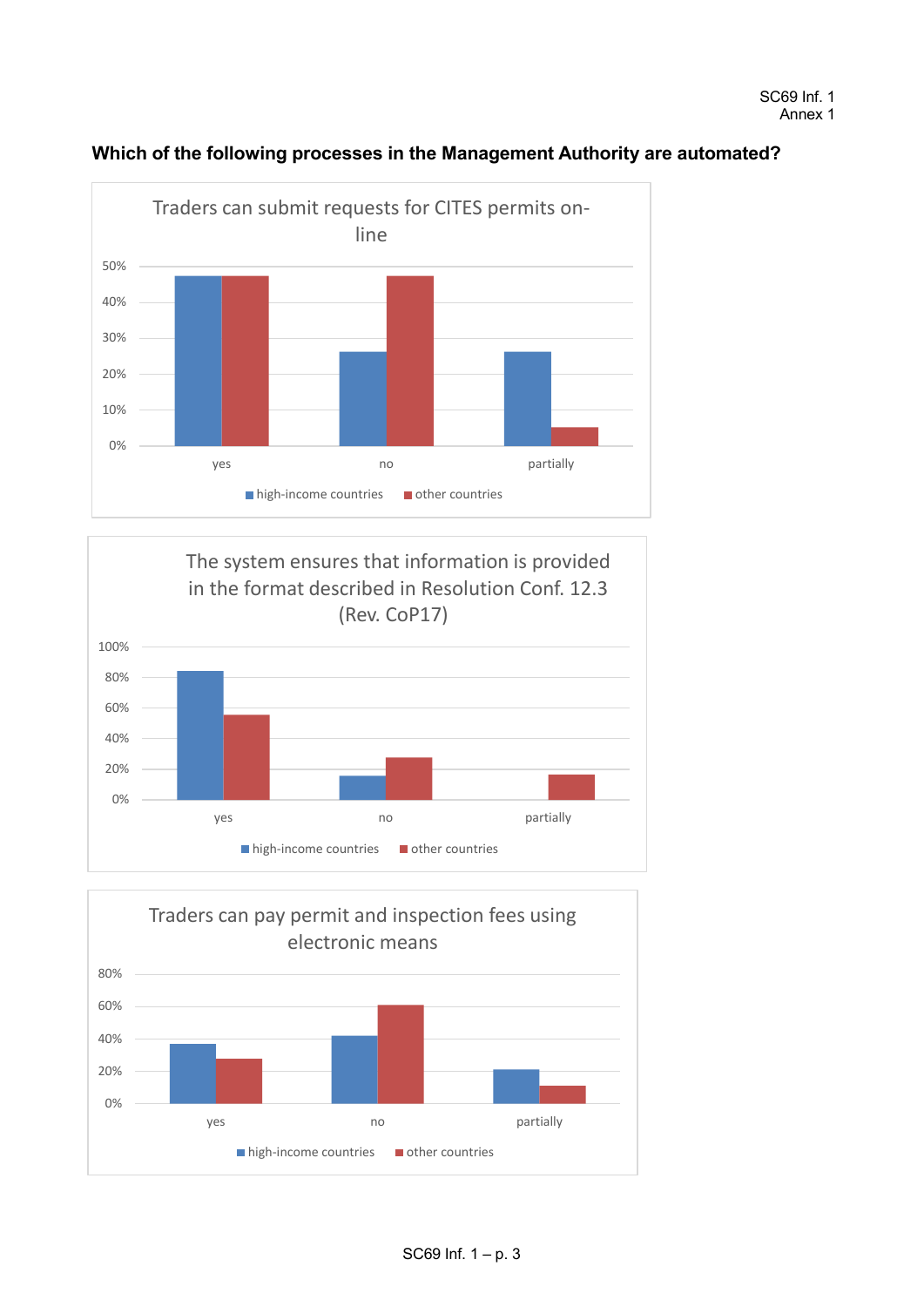



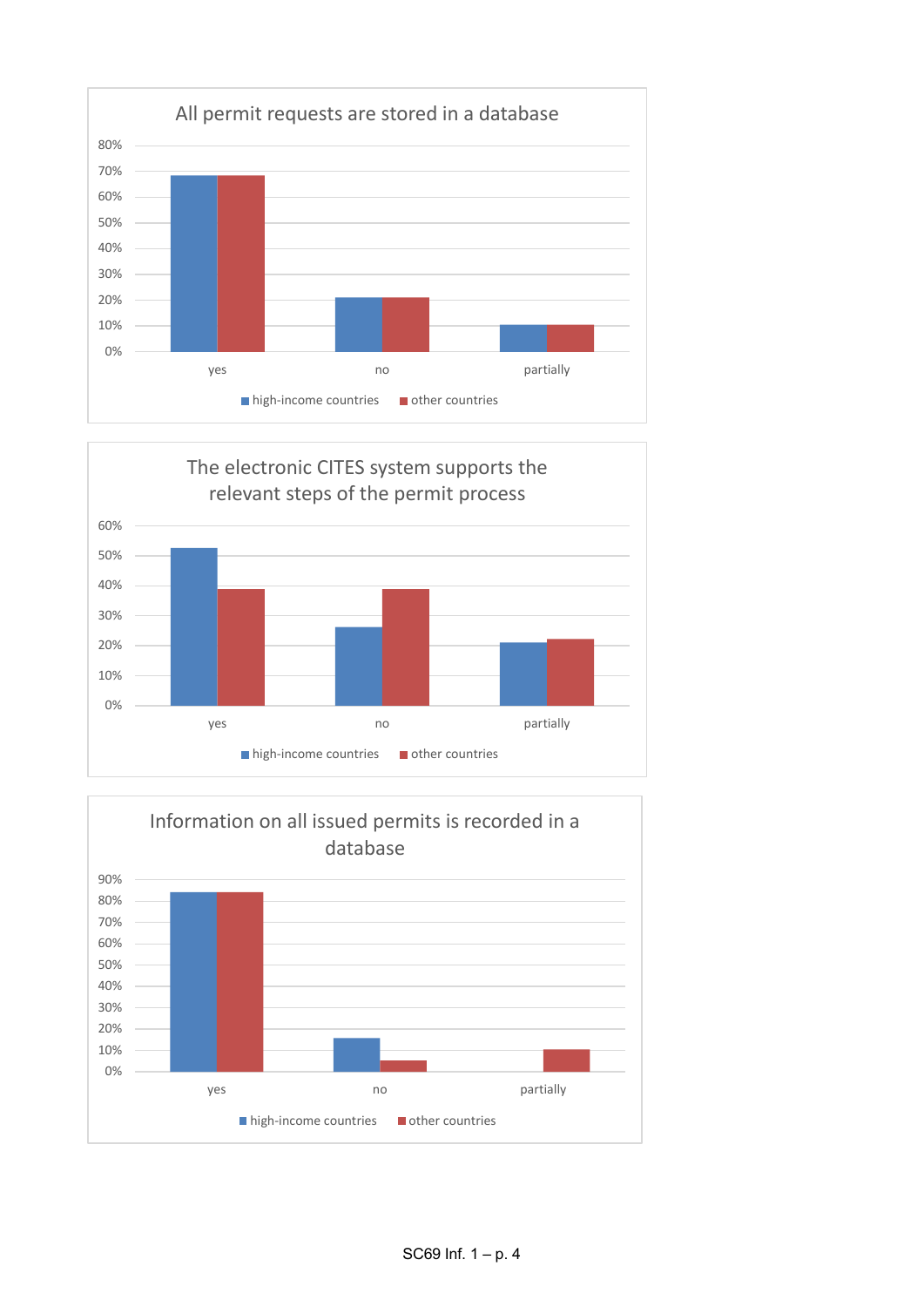



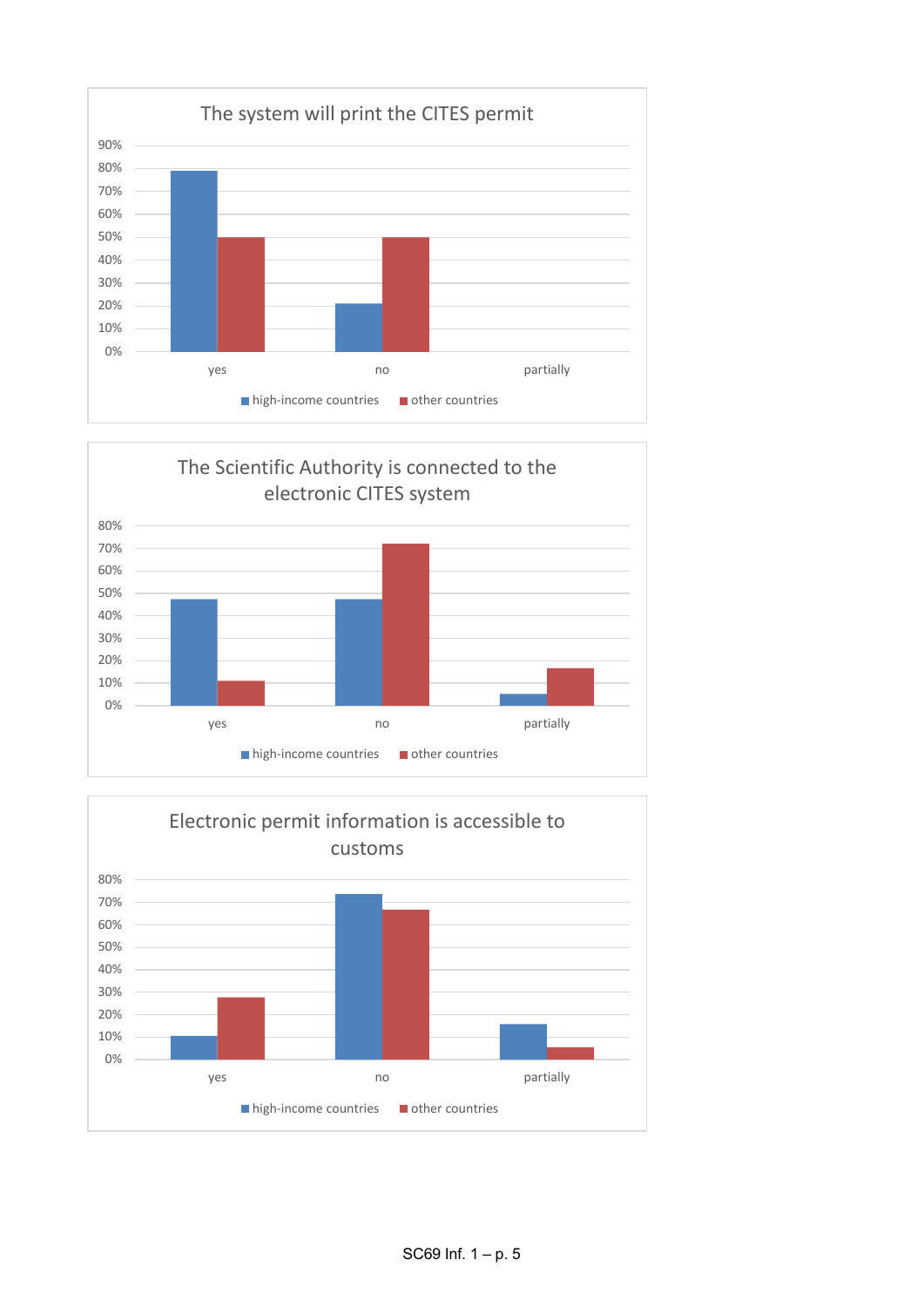

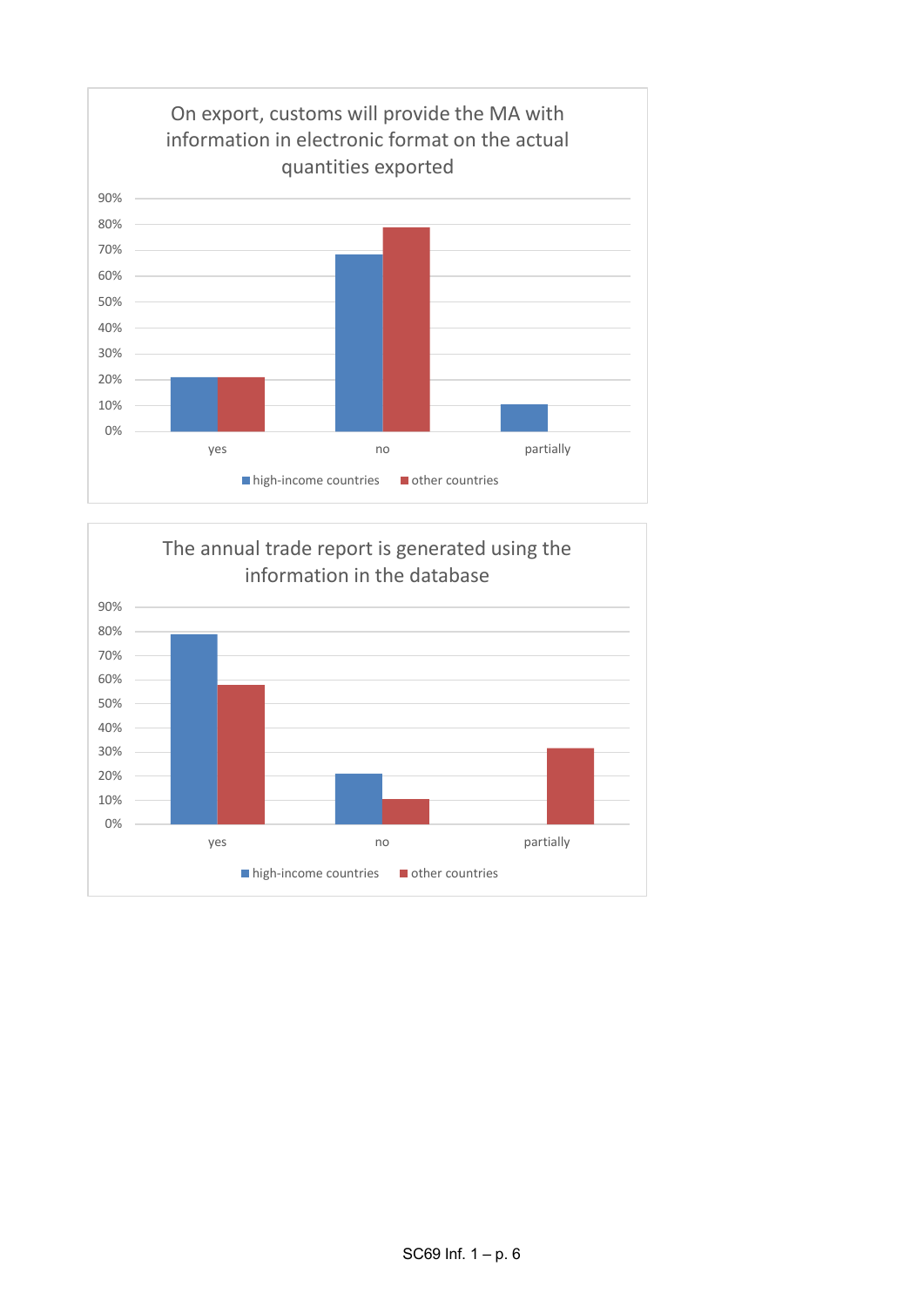# **From your experience which of the following statements is true?**

Respondents could choose in a range from 1 "I do not support this statement" to 5 "I fully support this statement"





Electronic information exchange with customs and other control agencies can reduce illegal trade in wildlife



SC69 Inf. 1 – p. 7